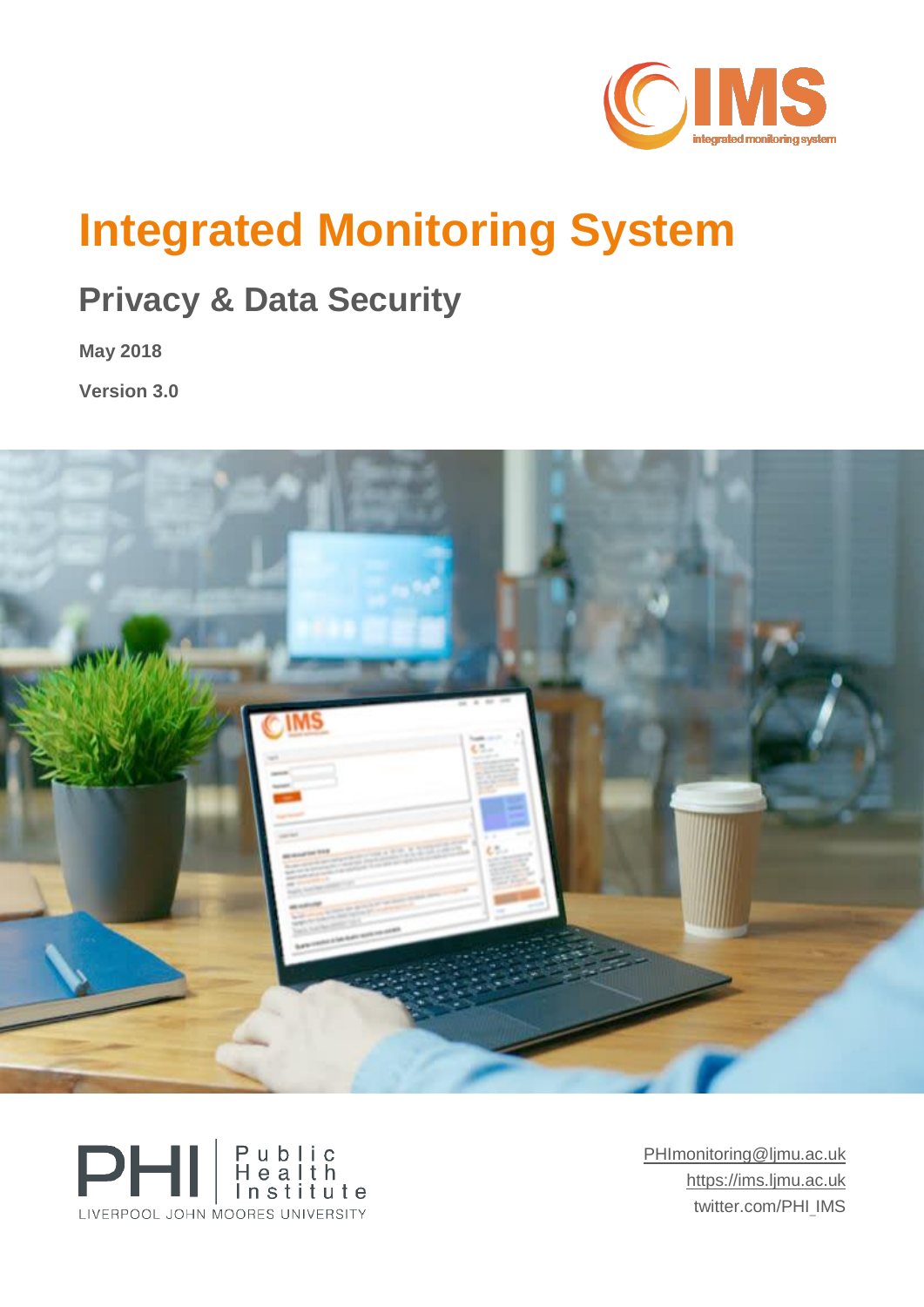#### **Introduction**

Cheshire and Merseyside Local Authorities requested the Public Health Institute, Liverpool John Moores University, to implement a data monitoring system for local treatment providers. This involved the development of a dataset specifically tailored towards individuals with issues around substance use in conjunction with a robust database enabling timely recording of treatment, outcomes and wellbeing data by relevant agencies. The data is supplied to the Public Health Institute via the secure IMS website either by data entry or through a secure file transfer protocol.

#### **Why does this data need to be collected?**

Local areas require surveillance to determine the distribution, determinants and efficacy of interventions for the substance using population. As several non-structured and structured services may be involved in the care of a substance user simultaneously or consecutively, this integrated monitoring system, provides robust attributable data to describe the nature and journey of individuals presenting for treatment interventions. When analysed with NDTMS data care pathways and onward referral to structured treatment are identified. Data reporting will facilitate policy formulation and will support the development of efficient commissioning systems at a local level.

#### **Which providers should report to the monitoring system?**

Services who provide non structured treatment interventions, including the provision of open access facilities and outreach which deliver: substance-specific advice, information and support; extended brief interventions to help drug and alcohol users reduce substance-related harm; and assessment and referral of those with more serious substancerelated problems for care-planned structured treatment.

#### **What data is to be collected?**

In summary the main data items include the following information:

- *Attributer:* Composed of initials, date of birth and gender, used to identify individuals at agency level and across services – used for treatment journey monitoring
- *Geographical:* Recording of table linked postcode information allowing reporting by postcode of residence to DAAT and Local Authority.
- *Intervention:* Date and type of intervention accessed
- *Outcome information:* Fields regarding accommodation, employment and wellbeing information
- *Referral information:* Data relating to referral source to treatment and referral destinations to partner and external organisations and associations

#### **The collection of client details**

It is necessary that the individual's actual initials, date of birth and sex (attributer), rather than a pseudonym attributer is reported by the provider. From a statistical perspective this will eliminate double counting and will ensure reporting systems are based on individuals.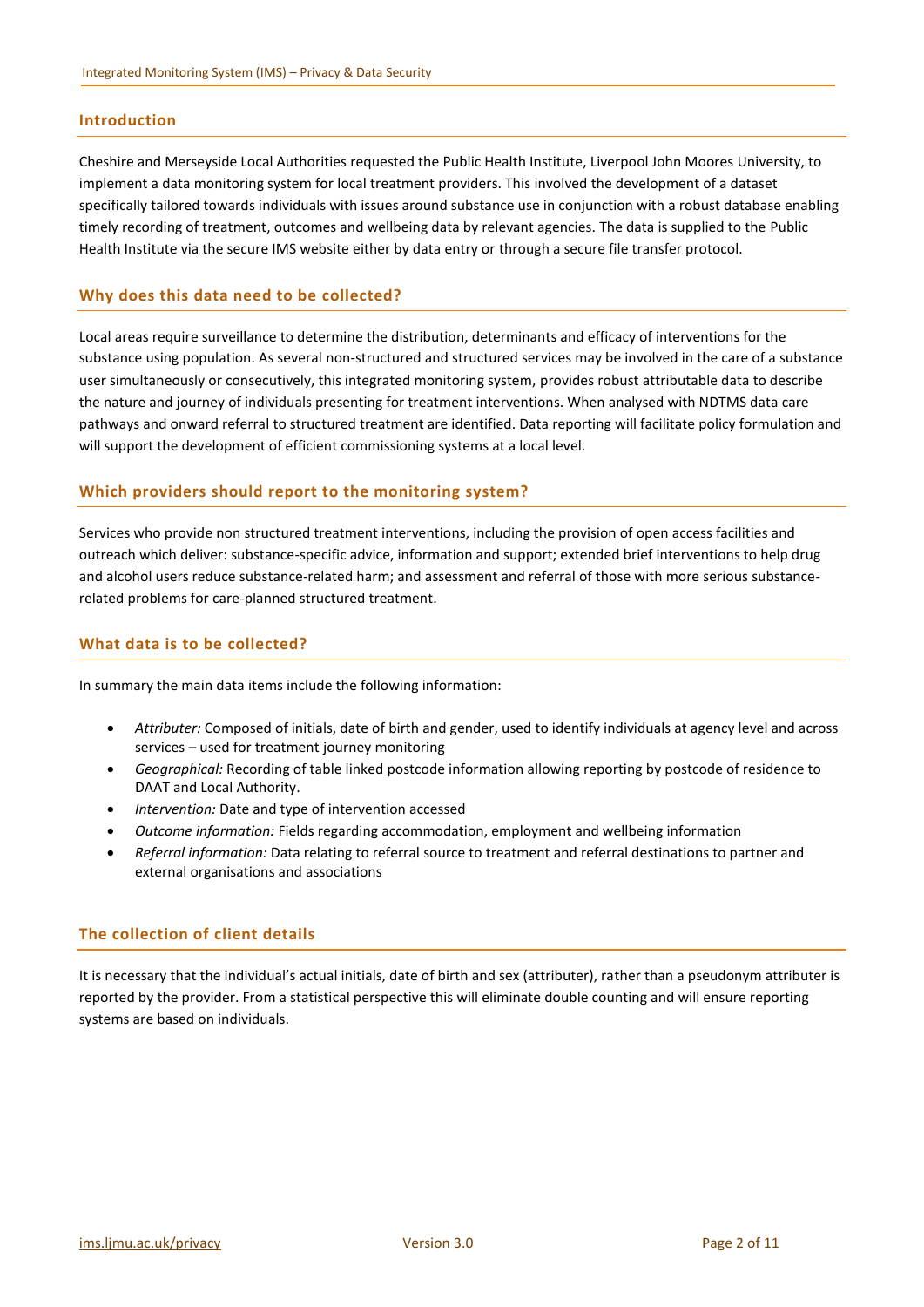#### **Treatment journeys**

The attributor is vital when mapping client treatment journeys. If an individual accesses treatment interventions in provider A, B and C, the initials, date of birth and sex are used to identify the movement between services; if an individual uses a pseudonym at each provider an efficient treatment system cannot be evidenced, as the client's treatment journey cannot be linked. The 'true' attributer can be used to substantiate service coordination and provide support to an effective recovery system.

#### **Attributable data and research**

Data are collected for statistical, service planning and research purposes. These data are not made available in a form that identifies data subjects.

Initials, date of birth and sex are obtained primarily to remove double counting of individuals. This is the minimum necessary personal data for research purposes. The main factor influencing the amount of personal data collected is the need to identify duplicate records. This requires the individual's first and last initials, date of birth and sex.

Postcode has been requested to assign individuals to local geographies. Ethnicity and nationality are also required for general monitoring, planning purposes and trend analysis. These data items are vital to service planning and to meet the information needs of service providers and commissioners.

Data sets are not disclosed outside the Public Health Institute in attributable format other than for the purposes of data matching with Public Health England (PHE) so that local authorities can discern the total number of individuals in contact with any level of treatment delivery in their area. PHE will not hold the data once the match has taken place. Data otherwise are only disclosed in the form of reports and manuscripts in which the data are aggregated in summary.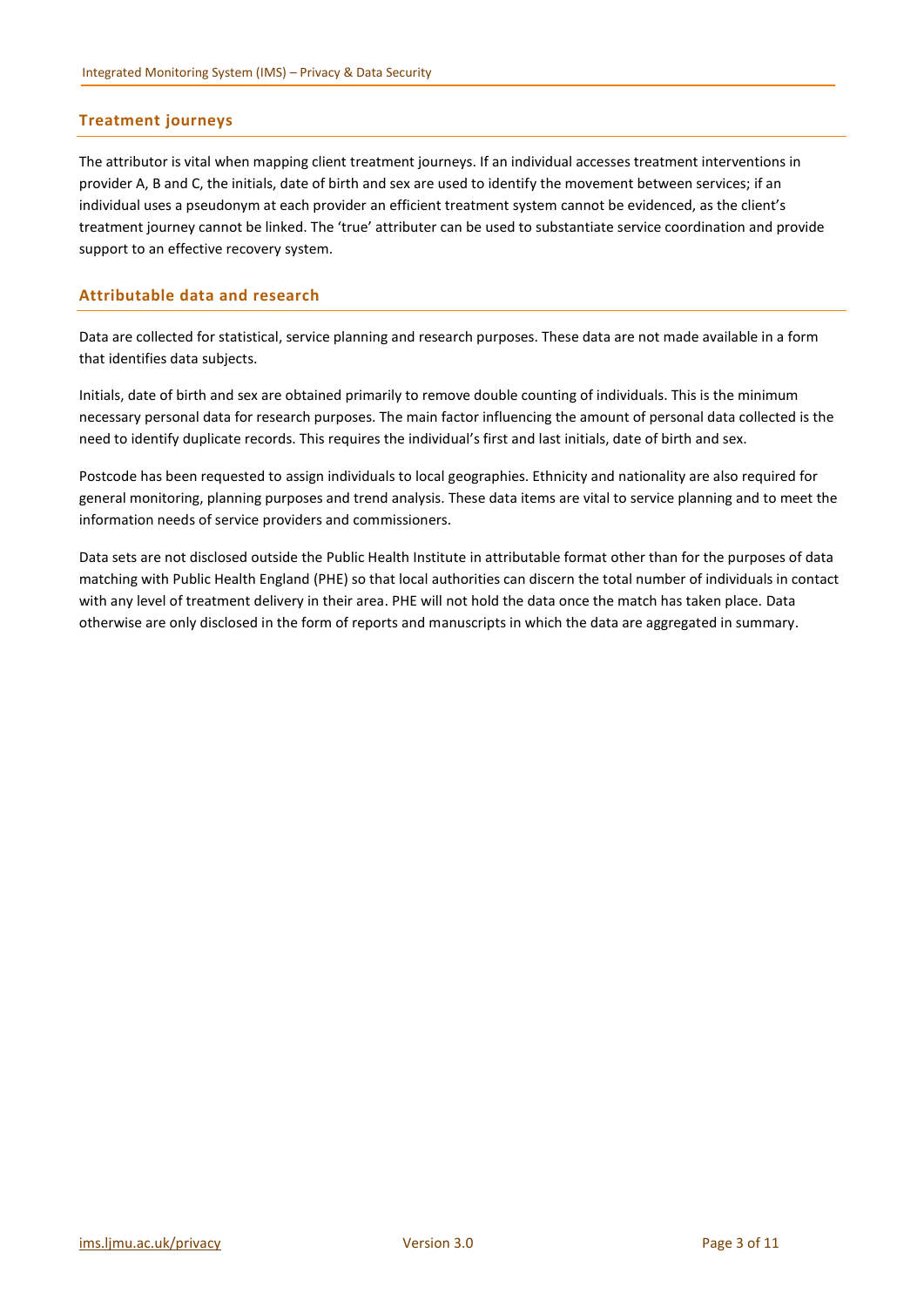#### **Principles for processing personal data - General Data Protection Regulation (GDPR)**

#### **It is lawful, fair, and transparent.**

The IMS system is a registry of any individual in contact with 'Needle and Syringe Programmes' (NSP) and other treatment services. The legal basis by which IMS data is processed is for reasons of public interest in the area of Public Health. Patient registries play a key role in ensuring high standards of healthcare and in advancing knowledge of diseases and treatment.

#### **It is specific, explicit and legitimate.**

The IMS data collection tool is a modular system which allows services to capture only activity which is relevant to the need and operation of that service.

#### **It is adequate, relevant and not excessive.**

A full list of data fields is available from [ims.ljmu.ac.uk/reference](https://ims.ljmu.ac.uk/reference). This is reviewed annually to ensure data is captured to meet the reporting needs of both service providers and commissioners, and to remove fields which are no longer relevant.

#### **It is accurate and kept up to date.**

The IMS system is a live and updatable database, whereby system users may add, edit, or delete data as required, or where support is required to action this, users may request data is updated by the IMS team. [ims.ljmu.ac.uk/contact](https://ims.ljmu.ac.uk/contact)

#### **It is kept for no longer than necessary.**

IMS data is used for longitudinal surveillance to map the provision and demand for NSP services, and to identify client demographic changes over time. This means that data is not subject to a date of destruction. However individuals may at any time choose to withdraw their *'consent for data processing*' or request the deletion of personal data, which will be applied retrospectively to all relevant data.

#### **It is processed securely.**

Access to the IMS online tool requires use of a username and password. Users must change their password every sixty days. The new password is validated to ensure a sufficiently complex combination of characters is used. The IMS online tool uses data views, which secure against vulnerability to attacks using SQL injection. The IMS webpage uses the HTTPS (RSA 2048-Bit) protocol to establish a secure encrypted link between the LJMU servers and the client's computer. All IMS data is stored in SQL on Windows 2012 R2 servers which are members of a 2012 R2 domain and secured via the active directory. Windows servers are fully patched each month. Access to each file share is restricted to named users, using role based access and least privilege in terms of accounts connecting. The data is backed up every night. The LJMU firewall stops anyone from outside of LJMU accessing the particular fileserver in question. It also stops people logging onto the domain. Fileshares use NetBIOS over TCP-IP (NBT) which encrypts the data.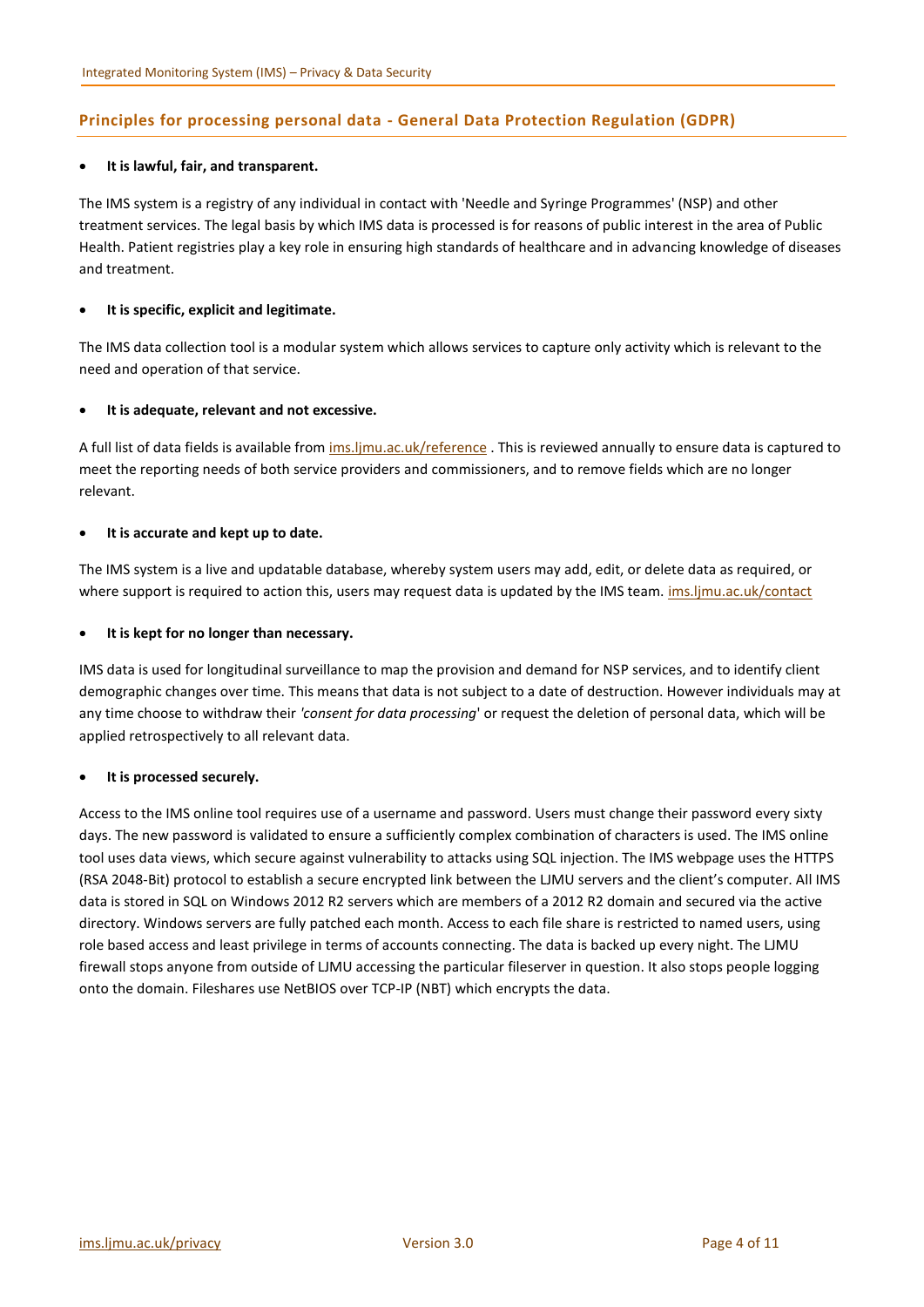#### **Rights of individuals - General Data Protection Regulation (GDPR)1**

#### **The right to be informed**

Individuals have the right to be informed what data we are collecting about them and how this data will be used. '*Information sheet 5 - Information for Clients/Individuals'* can be found on pag[e 11](#page-10-0) of this document and this should be made available for clients.

#### **The right of access**

Individuals have the right to access their data. The IMS user reports function includes a "*Client Detailed Record*" which may be used to obtain a summary of client data. For more detailed data you should use the "*Create Extract, >> Local Extract*" option to download your data, then filter this to obtain data for the specific individual.

#### **The right to rectification**

The IMS system is a live and updatable database. IMS users may add, edit, or delete data as required. When support is required this may requested from the Public Health Institute, Liverpool John Moores University. Where support is requested, data update requests will be completed within five working days.

#### **The right to erasure**

IMS users may edit and delete client details and activity as required. However you should also be aware that IMS client data is securely backed up daily, and is also held within data audit tables. Therefore if a client wishes to exercise their right to erasure, you should contact us and quote the client's unique IMS ID number. This is a unique and anonymous code which will allow us to delete all relevant data and we will confirm that the client has been erased from the IMS system.

#### **The right to restrict processing**

The client details screen contains a '*consent to process data*' question. This must be completed when the client is first entered on the IMS system, and may be updated at any time. Where this item is marked as 'No', data relating to the individual will only be viewed by staff within the specific service and will not be used for any reporting or data analysis by the Public Health Institute, Liverpool John Moores University. Where this question is updated, any change will be applied retrospectively to any data relating to the individual.

#### **The right to data portability**

Individuals have the right to their own data, for example if they wish to transfer their data to another treatment provider. To obtain detailed client data you should use the "*Create Extract*, >> *Local Extract*" option to download your data, then filter this to obtain data for the specific individual.

#### **The right to object**

Individuals must be informed how their data will be used; this is set out in '*Information sheet 5 - Information for Clients/Individuals'* on page [11](#page-10-0) of this document. Where the individual objects to use of their personal data you should use the '*dummy attributor'* with initials "*X X*" and date of birth "*05/05/1955*". As with clients who respond 'No' to the 'consent to process data' question, data recorded with these client details will not be subject to any further data processing.

#### **Rights in relation to automated decision making and profiling**

IMS data is processed for reasons of public interest in the area of Public Health. It is not used in relation to automated decision making or profiling.

**.** 

<sup>1</sup> [ico.org.uk/for-organisations/guide-to-the-general-data-protection-regulation-gdpr/individual-rights](https://ico.org.uk/for-organisations/guide-to-the-general-data-protection-regulation-gdpr/individual-rights)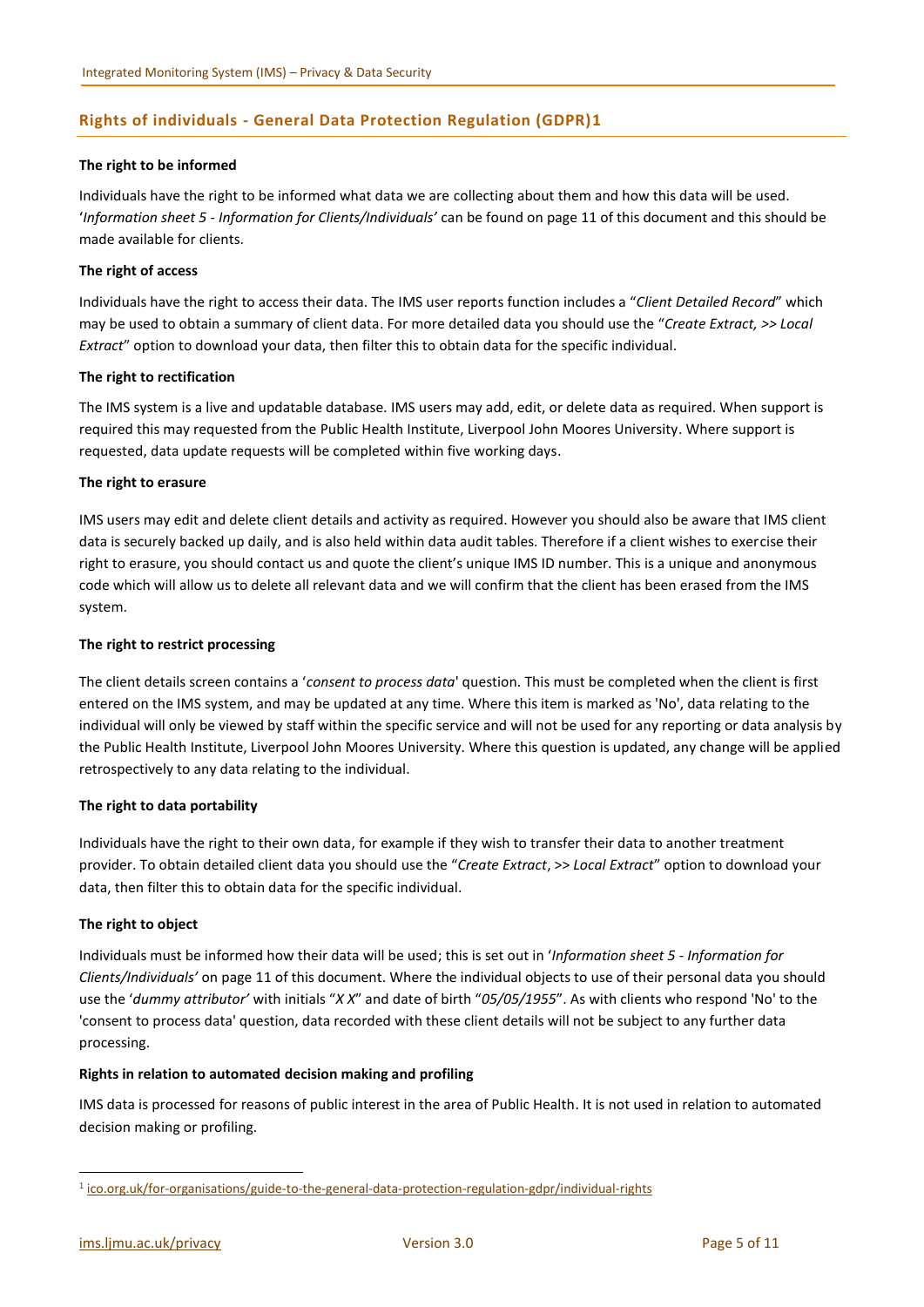#### **Exercising rights of access**

In most instances the individual client should contact the specific treatment service provider, who will fulfil their request.

However in some circumstances this may not be possible:

- Some providers record client data via a separate client data system (for example NexWebstar Health, PharmOutcome, or CRiIS), in these situations data is extracted from the relevant system and uploaded to IMS. Where this is the case the provider will be given a user login and password for the IMS system which enables them to access their data in the same way as services who use the 'direct data entry' method.
- Due to recommissioning and other changes in service providers the original service provider may no longer exist. Where this is the case the individual may contact the Public Health Institute LJMU directly with their request.

#### **Data relating to IMS users**

In order to maintain an IMS user account it is necessary to provide your full name and a valid email address. This information is required to use the IMS system. In addition we may also send you occasional emails with information such as reports and updates relating to IMS or other relevant Public Health information from the Public Health Institute.

If you wish to check or update your personal information, or unsubscribe from emails, this can be done after logging into IMS here: [ims.ljmu.ac.uk/account/details](https://ims.ljmu.ac.uk/account/details)

If you are unable to access IMS or wish to delete your user account, please contact us with your request.

#### **Provider policies - Do all providers have a clear confidentiality/data handling policy?**

The provider's data policy should be presented and clearly explained to the client/individual, both verbally and in written form, before assessment for treatment begins. It should be explained on the client/individual's first visit and must describe:

- what information will be collected by the treatment service
- when and what information will be shared with any other services and organisations involved in their care
- who the information will go to and why
- in what circumstances confidentiality may be breached

For services within NHS Trusts, the policy may be part of a general Trust policy, but it should be adapted if it does not include the above information.

The policy itself may be outlined in the form of a simple leaflet and/or notice displayed within the treatment service; however the patient/individual must be given the Public Health Institute, Liverpool John Moores University information sheet alongside the treatment service's confidentiality policy/leaflet.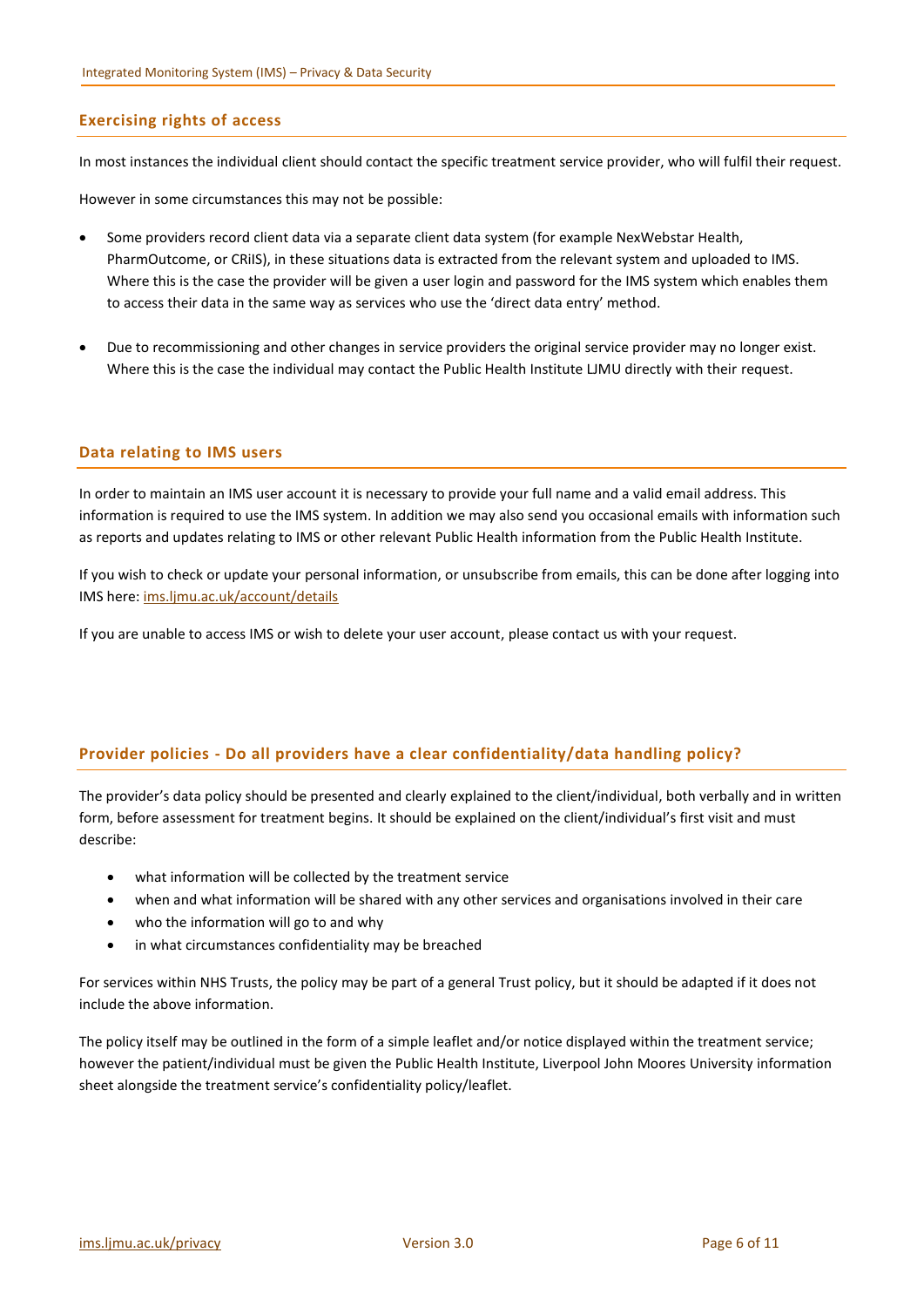#### **Sharing Data with the Public Health Institute, Liverpool John Moores University**

Local confidentiality policies may differ due to the different needs and practices of treatment services but, in the case of information collected and shared with the Public Health Institute, Liverpool John Moores University the following should provide some guidance.

- A client/individual's initials, date of birth, gender and full postcode are used for the IMS. Although not fully identified data, these items of information mean that the client/individual has important rights in relation to their data. These rights are listed in **Information Sheet 4 - Rights of individuals - GDPR** together with information to explain how the rights of the individual may be exercised in relation to IMS.
- It is necessary to obtain explicit *consent to process data* from the client/individual before data is included within reporting or data analysis by the Public Health Institute, Liverpool John Moores University.
- Explicit consent to process data can be given orally or in writing. It should be given freely in circumstances where the client has been appropriately informed. There should be an understanding of available options and any concerns and queries should be addressed.
- The client/individual must be shown the **Information Sheet 5 - Information for Clients/Individuals** sheet alongside the treatment service's confidentiality policy/leaflet, which explains what the information will be used for. Ideally this would be included within the general process of explaining local data collection policies relevant to the specific service.
- If the client/individual declines consent to process data, record "No" within the "Consent" data field.
- If a treatment service has not previously provided data to the Public Health Institute, Liverpool John Moores University but begins to do so for the first time, the service should seek retrospective consent to process data from any existing clients. Where this cannot be obtained, then mark the record as 'N' in the 'Consent' data field.
- Most clients/individuals are reassured when they know why their data is collected and how it is shared. Become aware of the reasons for collecting various data items and how information is used within your service so that your clients/individuals are fully enabled to make an informed decision.
- Under GDPR legislation, individuals have the right to ask for their data to be retrospectively deleted from IMS. If a request is received, please contact the IMS Team who will advise you on the process for deletion.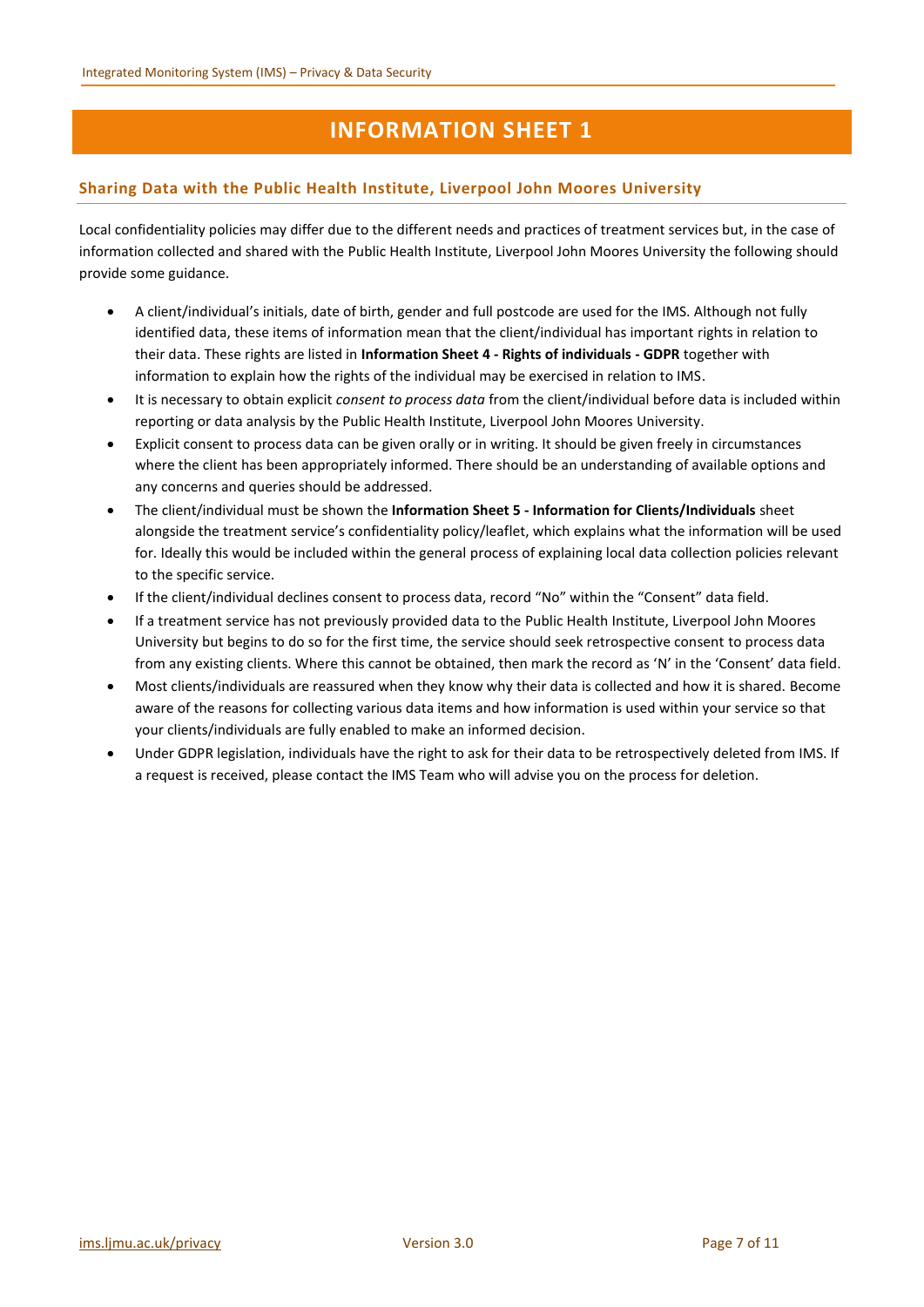#### **Why Information is needed for the Public Health Institute, Liverpool John Moores University**

The treatment information that you provide to the Public Health Institute, Liverpool John Moores University is used for several purposes. Primarily it is used to:

- Assess the number of individuals attending services in order to monitor the progress of the local commissioning strategies.
- Evaluate the efficiency and effectiveness of treatment provision, including treatment outcomes for clients/individuals.
- Provide a local picture of provider users and their needs, which will assist service commissioners in planning and developing better treatment services that are more appropriate to their geographical area.
- Produce statistics and to support research on treatment and general public health.

#### **The type of information collected**

It is essential that treatment meets the different needs of the various local populations. For this reason, the Public Health Institute, Liverpool John Moores University collects several data items. These include the dates of brief interventions, referrals, wellbeing assessments and syringe exchange transactions. The list incorporates information on the type of interventions and referrals provided. In addition, we also collate demographics, gender and ethnicity.

The information helps those who commission services to use resources more appropriately to improve treatment.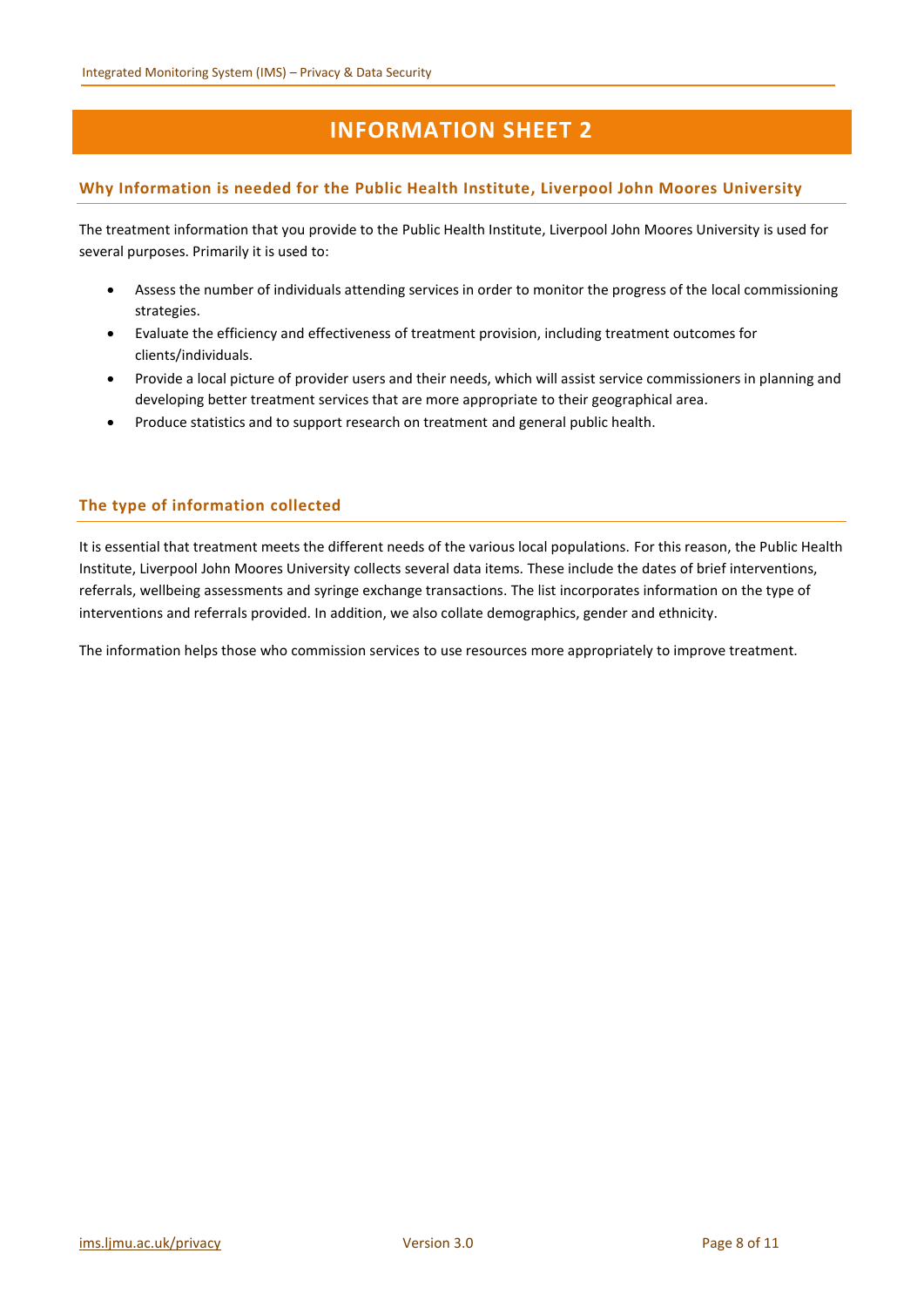#### **How Information is handled within the Public Health Institute, Liverpool John Moores University**

Familiarise yourself with the information below and feel free to share its detail with clients/individuals who wish to have more information about the Public Health Institute, Liverpool John Moores University and the way in which they handle and use data.

- To minimise double counting, it is necessary to be able to identify if clients/individuals have attended more than one service. For this purpose the initials, date of birth, gender and full postcode are recorded. These data items are stored on a database in a secure environment.
- Care is taken at the Public Health Institute, Liverpool John Moores University to ensure that data cannot be accessed unless it is for a clearly authorised purpose.
- The law strictly controls the sharing of very sensitive personal information. Anyone who receives information from the database is under a legal duty to keep it confidential.
- Any information published by the Public Health Institute, Liverpool John Moores University is always in the terms of total numbers of people.
- Any research that would involve the use of data would be closely scrutinised by the Public Health Institute, Liverpool John Moores University. Where appropriate, research proposals would also have to obtain ethical approval.
- Under no circumstances is potentially identifiable data made public.
- All data collection and monitoring systems run by PHI have been impact assessed for GDPR legislation.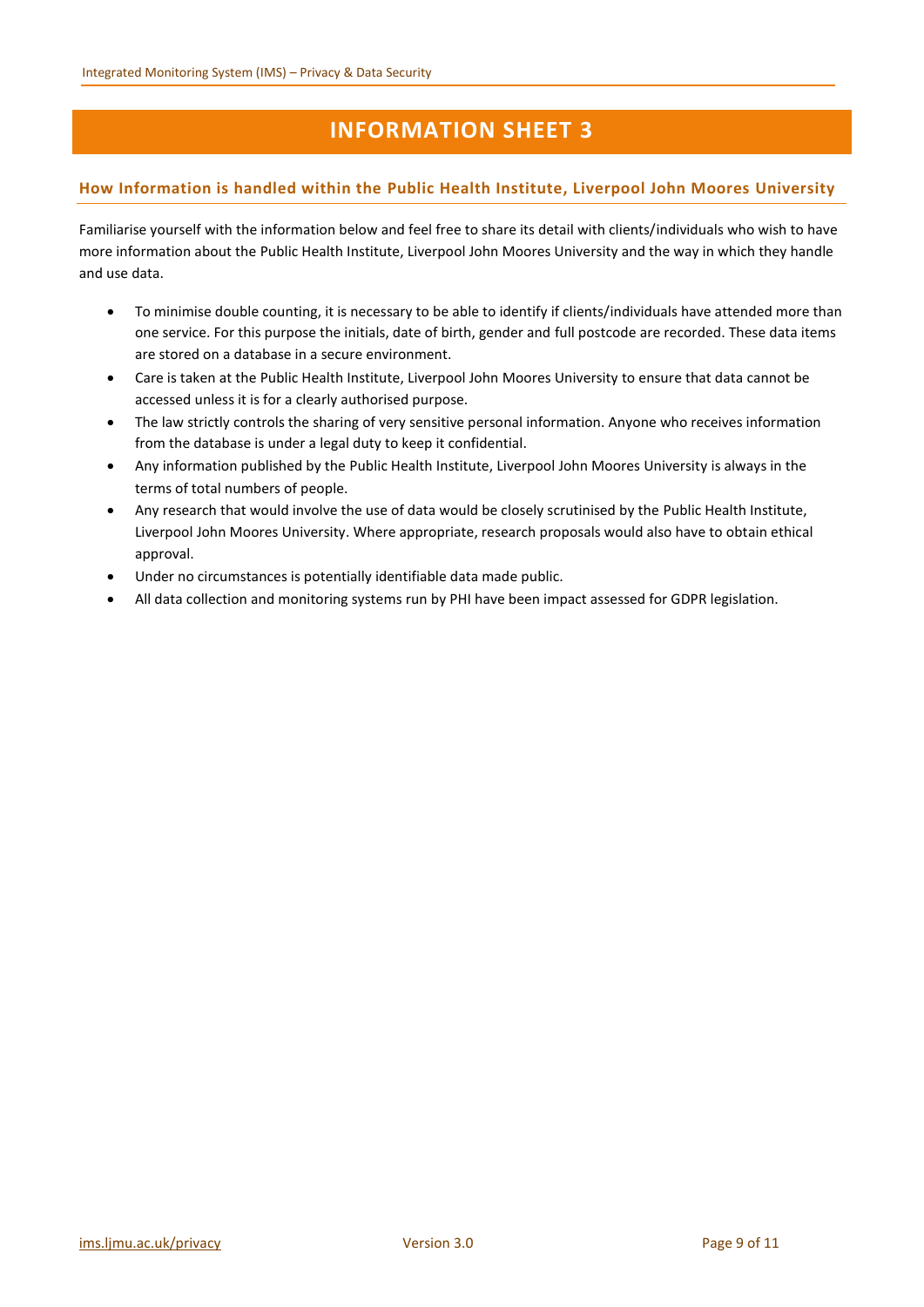#### **Rights of individuals - GDPR<sup>2</sup>**

#### **The right to be informed**

Individuals have the right to be informed what data we are collecting about them and how this data will be used. The '*Information sheet 5 - Information for Clients/Individuals'* explains how your data is used.

#### **The right of access**

Individuals have the right to access their data. The information recorded about you in IMS will be made available on request.

#### **The right to rectification**

The IMS system is a live and updatable database. You may request your information is corrected at any interaction with the IMS reporting service you are using. In the case that it is not possible or reasonable for you to contact the specific reporting service you may contact the Public Health Institute, Liverpool John Moores University directly.

#### **The right to erasure**

The IMS system is a live and updatable database. You may request your information is deleted at any interaction with the IMS reporting service you are using. In the case that it is not possible or reasonable for you to contact the specific reporting service you may contact the Public Health Institute, Liverpool John Moores University directly.

#### **The right to restrict processing**

Individuals / clients are asked for their '*consent to process data*' this must be completed when the client is first entered on the IMS system, and may be updated at any time. Where this item is marked as 'No', data relating to the individual will not be used for any reporting or data analysis by the Public Health Institute, Liverpool John Moores University. Where this question is updated, any change will be applied retrospectively to any data relating to the individual.

#### **The right to data portability**

Individuals have the right to their own data. For example if they wish to transfer their data to another treatment provider. To obtain a copy of your data you should ask the IMS reporting service you are using. In the case that it is not possible or reasonable for you to contact the specific reporting service you may contact the Public Health Institute, Liverpool John Moores University directly.

#### **The right to object**

Where the individual objects to use of their personal data their name (or initials), date of birth, and gender information should not be recorded in the IMS system. Instead a generic '*dummy attributor'* with initials "*X X*" and date of birth "*05/05/1955*"will be used. As with clients who respond 'No' to the 'consent to process data' question, data recorded with these client details will not be subject to any further data processing.

#### **Rights in relation to automated decision making and profiling**

IMS data is processed for reasons of public interest in the area of Public Health. It is not used in relation to automated decision making or profiling.

1

<sup>&</sup>lt;sup>2</sup> GDPR (General Data Protection Regulation) forms part of the data protection regime in the UK, together with the Data Protection Act 2018 (DPA 2018) [ico.org.uk/for-organisations/guide-to-the-general-data-protection-regulation-gdpr](https://ico.org.uk/for-organisations/guide-to-the-general-data-protection-regulation-gdpr)